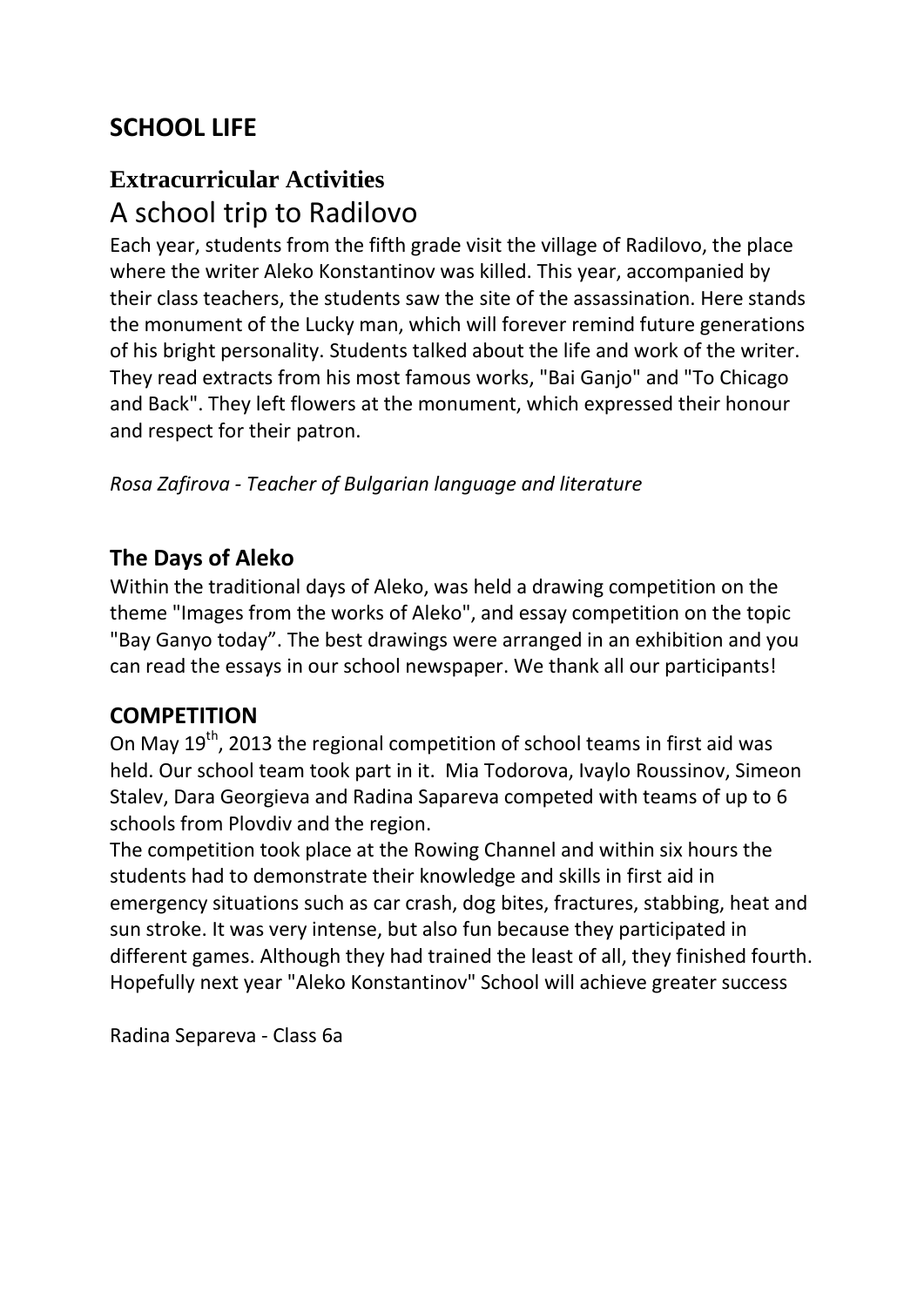#### **Football Tournament**

We were divided in two groups. We took the second place in our group and this determined us to play finals for the  $3<sup>rd</sup>$  and  $4<sup>th</sup>$  place. We played with "Hristo" Botev" School and we lost 2.0. Thus we finished 4th, and the  $1<sup>st</sup>$  place was taken by students from "Kliment Ohridski" School. I hope next year we do better!

*Garabed Derderyan – Class 4b*

#### **Athletics relay race "Record"**

#### **8 starts, 8 cups, 48 medals for our school Again, we are one of the best in town**

On 19th May,20013, students from "Aleko Konstantinov" School participated in the 65th National Athletics Relay "Record" 2013, recorded in the book of Guinness World Records as the oldest national relay. The school performed well in all age groups:

- Second age group boys (1st and 2nd grade) won 2nd place
- Second age group girls (1st and 2nd grade) won 3rd place
- Third age group boys (3rd and 4th grade) won 2nd place
- Third age group girls (3rd and 4th grade) won 2nd place
- Fourth age group Boys (5th and 6th grade) won first place
- Fourth age group girls (5th and 6th grade) won 3rd place
- Fifth age group boys (7th grade) won 2nd place
- 5th age group girls (  $7<sup>th</sup>$  grade) won 3rd place

The winners were awarded with cups, medals and prizes from Refan and it was very tiring but enjoyable.

*Maria Mincheva –Class 3g*

# A Trip to Bratzigovo

On May 13th, students from  $1<sup>st</sup>$  grade were impatient to go on their first school excursion. They visited the ethnographic complex in the town of Bratzigovo. They saw the house and monument of Vasil Petleshkov. In the "Ceramic Spectrum "Art Studio they coloured ceramic figures. They also played football and dodge ball on the playground of the complex. The children were tired but happy and satisfied with the experience.

*Class teachers of*  $1^{st}$  grade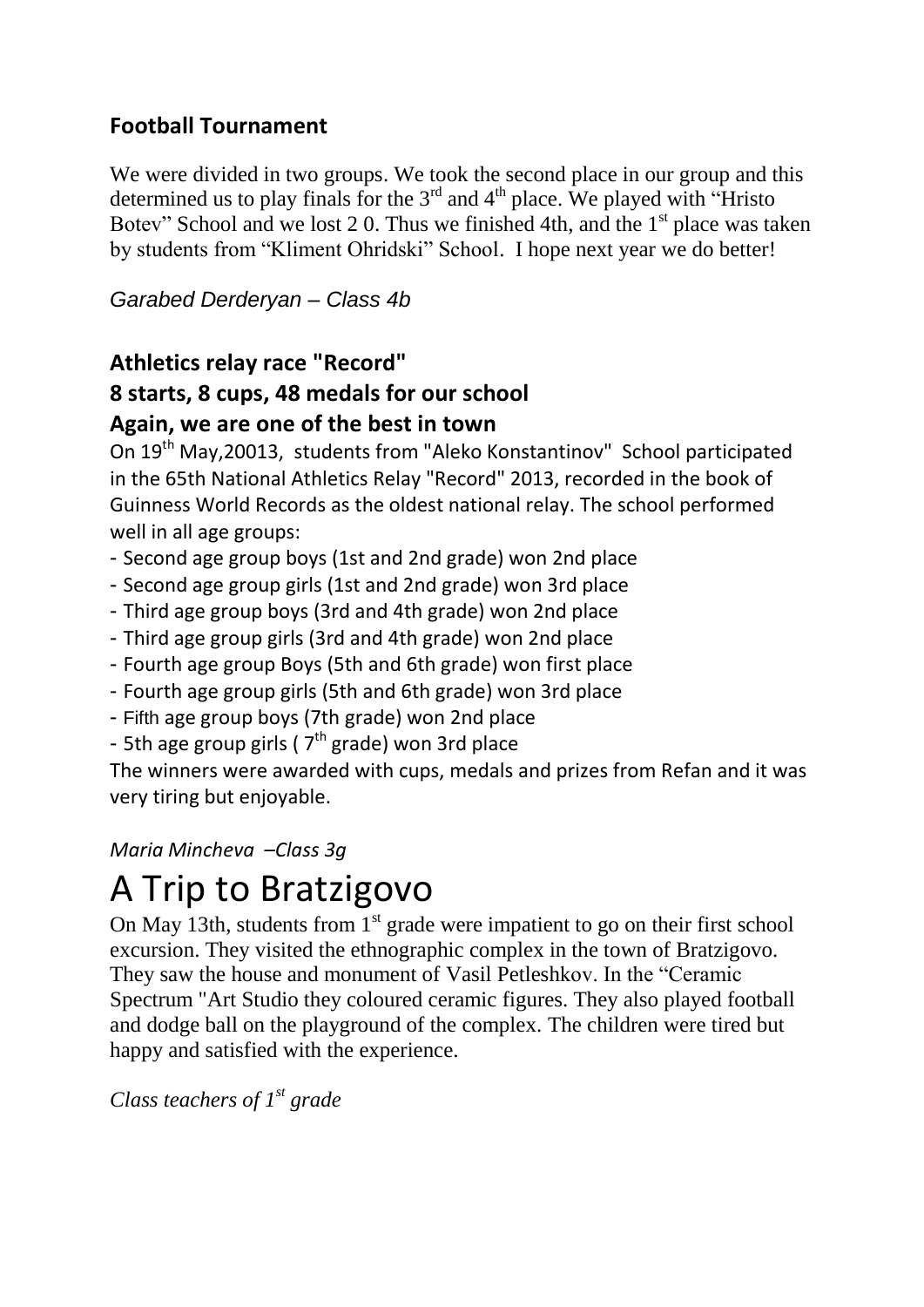#### **PROJECT SUCCESS**

#### **Presentation of the Club "Fairy Tale - Grammar of Fantasy"**

Emotional, interesting and with a lot of fun was the presentation of Class 3a. This time, the children surprised their guests with a tale, specially written for the occasion. They made their costumes themselves. They acted out the play and had fun for an hour. A lovely and funny story, played by young actors, which received many deserved applauses and smiles. The biggest surprise for the children was the already finished book of their stories, anecdotes, limericks, fantastic stories and riddles. This book is a reward for their work and diligence. Dear children, thank you for the effort.

To work together on the project with you was a pleasure!

*Victoria Stoynova – Primary school teacher, Head of club "Fairy tale - grammar of fantasy" under the "Success" Project*

### **SCHOOL FOR PPARENTS**

#### **The Emotions of Children**

The ability to perceive and understand our own feelings and emotions, to express and regulate them, we now call emotional competence. It also includes the ability to recognize and understand the feelings and emotions of other people, to show empathy. Children are not born with innate ability to understand and regulate their emotions, they imitate their parents. Accordingly, the way parents perceive and regulate their own emotions and those of their children, is essential for the development of emotional competence in children.

#### **How parents can positively influence the development of emotional competence of their children:**

\* To express openly their own emotions;

\* To create a family environment that encourages open expression of both positive and negative emotions;

- \* To be responsive to the emotional needs of the child;
- \* Often to talk to their children about feelings and emotions;
- \* To help children to manage, especially negative emotions;
- \* Gradually to build skills, so that children can self-regulate their emotions